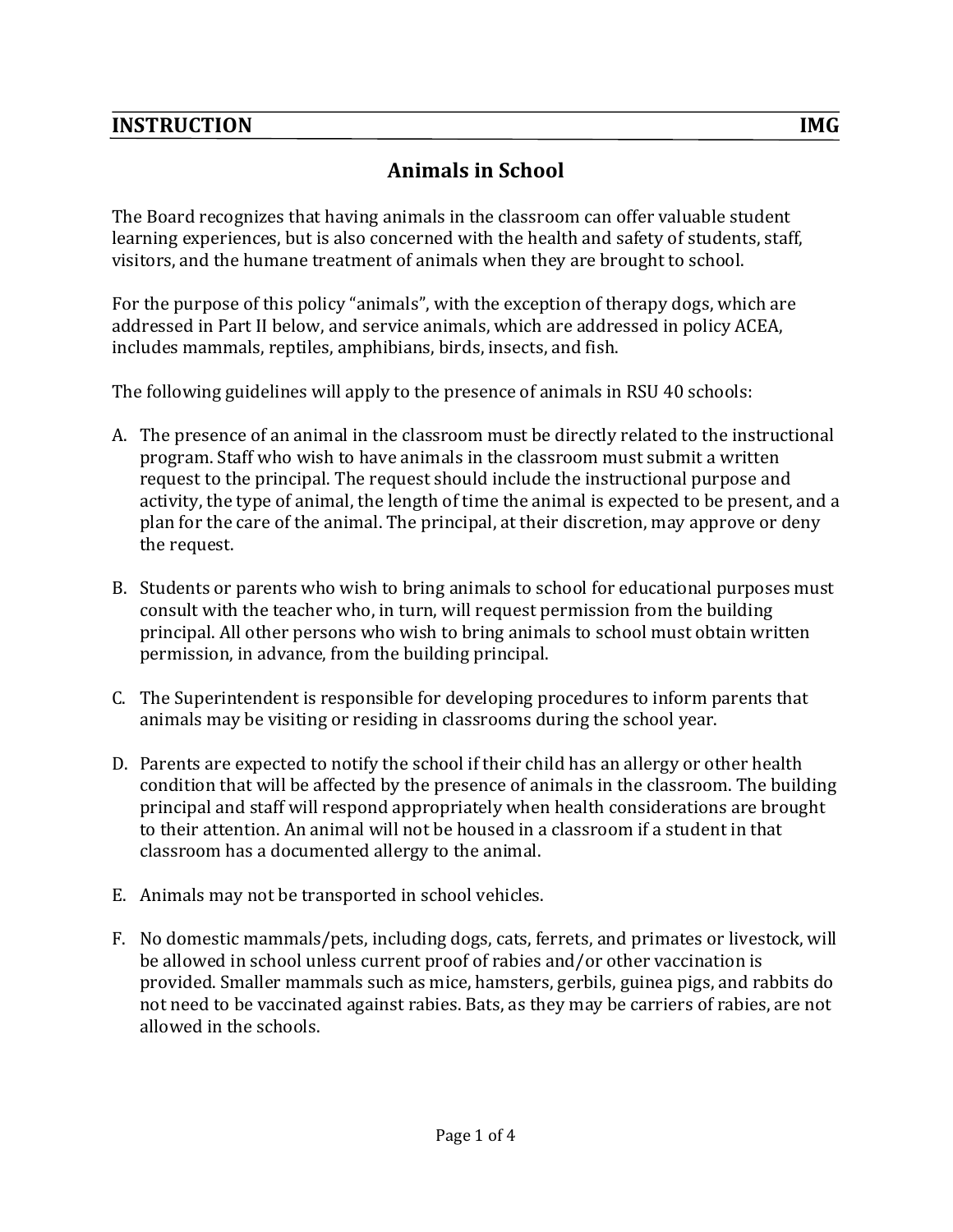## **INSTRUCTION REPORTS IN THE REPORT OF A REPORT OF A REPORT OF A REPORT OF A REPORT OF A REPORT OF A REPORT OF A**

- G. Parrots, parakeets and other psittacine birds (birds that may carry psittacosis, a severe infectious human respiratory disease) may not be brought to school unless they have been tested and certified as psittacosis-free.
- H. Red-eared turtles (also known as painted turtles) are carriers of salmonella and may not be kept in the classroom without written documentation from the supplier that they are salmonella-free.
- I. No wild, exotic, aggressive, or poisonous animals will be allowed in school unless under the control of an individual trained in the care and management of the animal and properly licensed by state or federal agencies as appropriate (e.g., zookeepers, veterinarians, biologists, Maine Fish and Wildlife personnel). Students will not be permitted to handle such animals.
- J. No animals will be allowed free range of the classroom or the school. All animals brought to school must be restrained by the owner/handler. The teacher is responsible for the proper supervision and control of students whenever there is an exhibit or activity involving animals in school.
- K. Animals kept in classrooms must be housed in suitable cages or containers, fed, and otherwise cared for appropriately. Only the teacher or students designated or supervised by the teacher may be allowed to handle these animals. Animal waste must be removed on an as-needed basis and in a sanitary manner. Only staff members or adult volunteers will be allowed to clean cages or containers or remove animal waste.
- L. If a student is bitten/injured by an animal on school premises, the building principal, school nurse, and parent/guardian must be notified as soon as possible. If a staff member or visitor is bitten/injured, the building principal must be notified. The building principal must notify appropriate public health authorities and the Maine Department of Health and Human Services Center for Disease Control of each incident. An accident/injury report must also be completed and forwarded to the Superintendent.
- M. If a stray or wild animal appears on school grounds, students must not be allowed in the area until the animal has left the premises or is removed by the local animal control officer, game warden or other appropriate official.
- N. No animal may be used as part of a scientific experiment or for any other purpose in which the normal health of the animal is interfered with or which causes pain or distress. No person may practice vivisection or exhibit a vivisected animal in the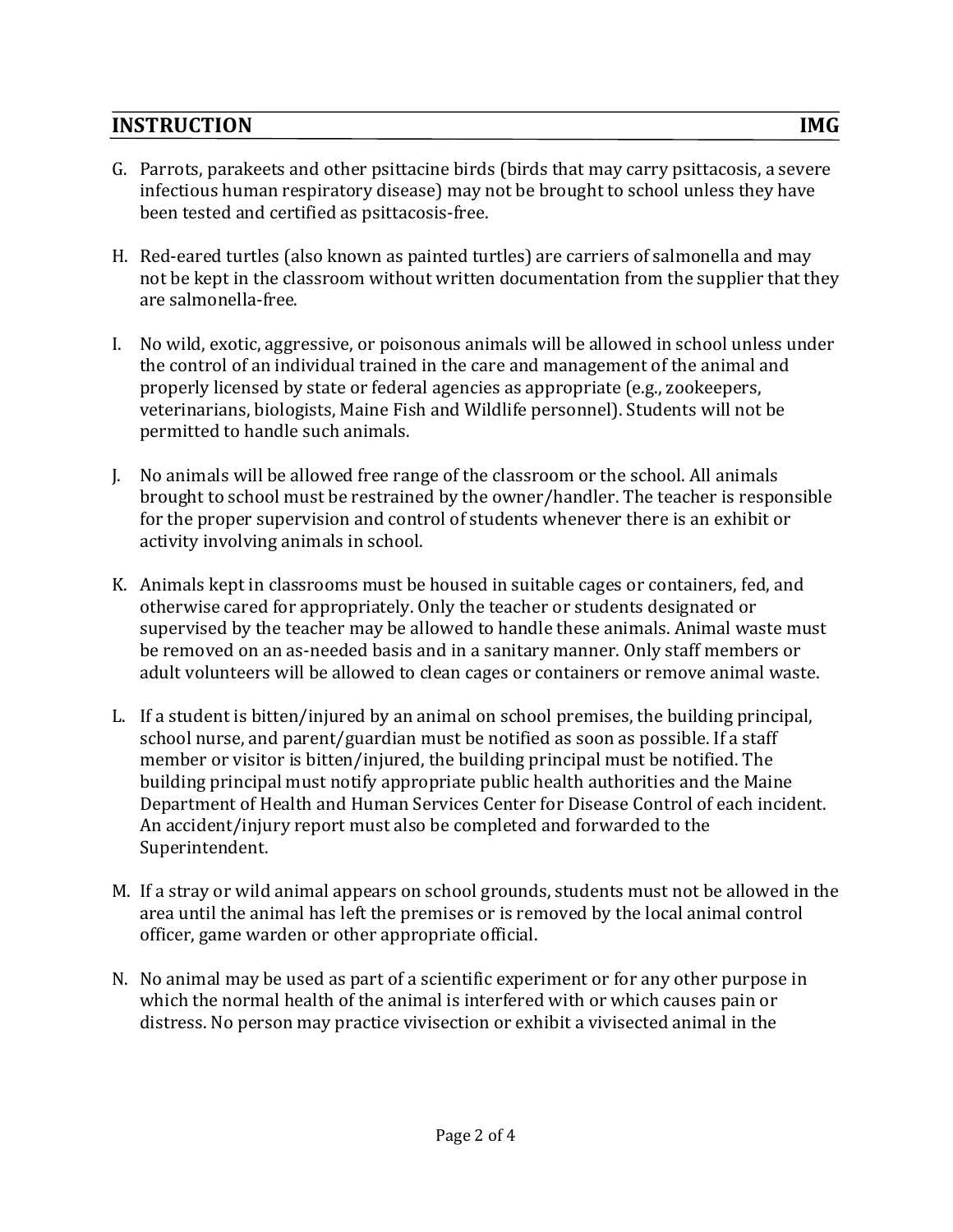### **INSTRUCTION REPORTS IN THE REPORT OF A REPORT OF A REPORT OF A REPORT OF A REPORT OF A REPORT OF A REPORT OF A**

schools. Dissection of dead animals will be confined to the classroom and to the presence of students engaged in the study of dissection and will not be for the purpose of exhibition.

#### **Therapy Dogs in Schools**

RSU 40 recognizes the use of therapy dogs in the classroom setting may have academic, social, and emotional benefits for students and staff. The Board of Directors authorizes the presence of therapy dogs in RSU 40 classrooms subject to the following provisions.

#### A. Certification

Proof of training and certification for the dog/handler team by a formal Dog-Assisted Therapy organization, such as Pet Partners (formerly Delta Society), Therapy Dogs International, Inc. (TDI), Alliance of Therapy Dogs (A.T.D.), or another formal organization approved by the Superintendent, is required. A copy of the certification  $document(s)$  will be kept on file in the Central Office.

#### B. Care

Care of a therapy dog is solely the responsibility of its certified team handler. This responsibility is not delegable.

C. License and Tags

All therapy dogs must meet local, county, and/or state license or permit regulations. It is required that therapy dogs have an owner identification tag in addition to a tag or other identifier provided by the certifying agency.

D. Health

All therapy dogs must comply with local, county, and state vaccination and health requirements.

### E. Liability

A copy of a current insurance policy that provides liability coverage for the handler and for the therapy dog must be provided by the certified handler and kept on file at the Central Office.

### F. Notification

Parents/guardians must be notified that a registered therapy dog may be present in the school. Parents/guardians must be afforded the opportunity to notify school staff of any concerns.